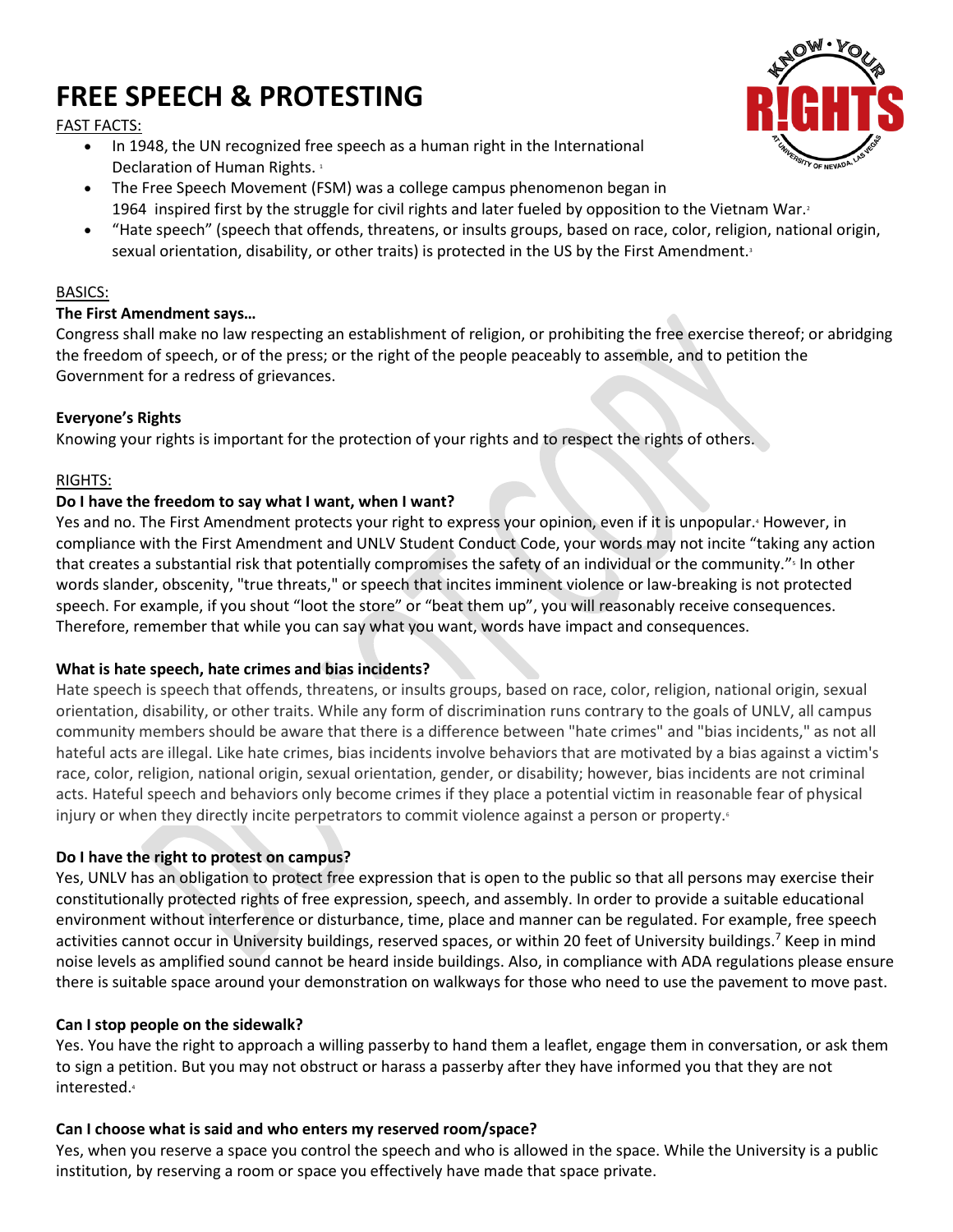#### **I am a student employee on campus, am I required to be non-partisan?**

Yes, as a student staff member whose principal employment is in a federally funded program the state of [Nevada](http://hr.nv.gov/uploadedFiles/hrnvgov/Content/Resources/Publications/Employee_Handbook.pdf)  [Employee Handbook,](http://hr.nv.gov/uploadedFiles/hrnvgov/Content/Resources/Publications/Employee_Handbook.pdf) NAC 284.770 the Federal Hatch Act as amended in Title 5 U.S.C. 1501–1508 applies to you. Therefore, you must utilize only personal email addresses and social media platforms for political activity rather than unlv.edu accounts. You also must request leave work to participate in activism during normally scheduled hours. When engaged in political activity you must remove identifiers that associate you with the University such as office uniforms, nametags, and/or electronic signatures.<sup>8</sup>

## **Are students and registered student organizations required to be non-partisan?**

Registered Student Organizations (RSOs) may only access the University benefits of being a RSO such as reserving space or advertising for activities consistent with the mission of the RSO. Therefore, if you are a political organization with a partisan mission, you are not required to be non-partisan. However, RSOs should be aware of certain limitations such as not being allowed to use (or allowing others to use) University resources. See next question for clarification.

# **Can I utilize SORCE, the UNLV logo, or University resources for political activity?**

Yes, you are able to utilize University resources for non-partisan activities such as Rock the Vote campaigns and voter registration drives. However, resources such as listservs, printers, web, funding, and supplies may not be utilized for partisan activity. In addition, UNLV's name, seal or logo in any communication (e.g., letters, emails, websites, solicitations) may not be used in connection with partisan activity. While you may utilize your unlv.nevada.edu email address for political activity, you may not represent yourself as a representative of the University.

## **What do I do if police stop me?**

Stay calm and do not interfere, touch, run away from, or physically resist police even if you are innocent. If requested, you must share your name but you have a legal right to refuse to provide additional information or answer questions. Police may "pat down" your clothes but make it clear you do not consent to any further search. Remember the police officers' names and badge numbers.<sup>9</sup>

D.

#### **How can I report an incident?**

If there is immediate danger, contact UNLV police (dial 9-1-1). To report a UNLV student, faculty or staff member, you may contact the UNLV Office of Student Conduct (officeofstudentconduct@unlv.edu; [www.unlv.edu/studentconduct\)](http://www.unlv.edu/studentconduct) to receive a consultation and to file a report.

#### **What if I have experienced emotional distress?**

UNLV's Student Counseling and Psychological Services (CAPS) has counselors available to work with you to manage your stress and feelings. All clinical services are provided at no charge to currently enrolled UNLV students who have paid their Health Fee. In addition, all information gathered in counseling is held in strict confidence and will not be accessible to others without your written permission. To schedule an appointment call 702-895-3627 or email [caps@unlv.edu.](mailto:caps@unlv.edu) CAPS also has triage services for urgent situations during regular office hours: M-Th 8am-6pm and F 9am-5pm. If unable or uncomfortable seeking counseling services, please speak with friends/family and engage in self-care practices.

#### **Presidential Debate 2016 – as the host of one of the Presidential Debates in 2016 special policies may apply.**

See [www.unlv.edu/2016debate](http://www.unlv.edu/2016debate) for up to date information. The following are some points to keep in mind:

- UNLV students may publish articles expressing their personal views on candidates or legislation if a statement on the editorial page indicates that the views expressed are those of the student and not those of the University.
- Access to parts of the campus may be restricted for security reasons near the time of the debate and the Commission for Presidential Debates may designate specific free speech, campaigning and protesting spaces during the debate.
- Events related to politics, candidates, and the election will require additional advanced approval.